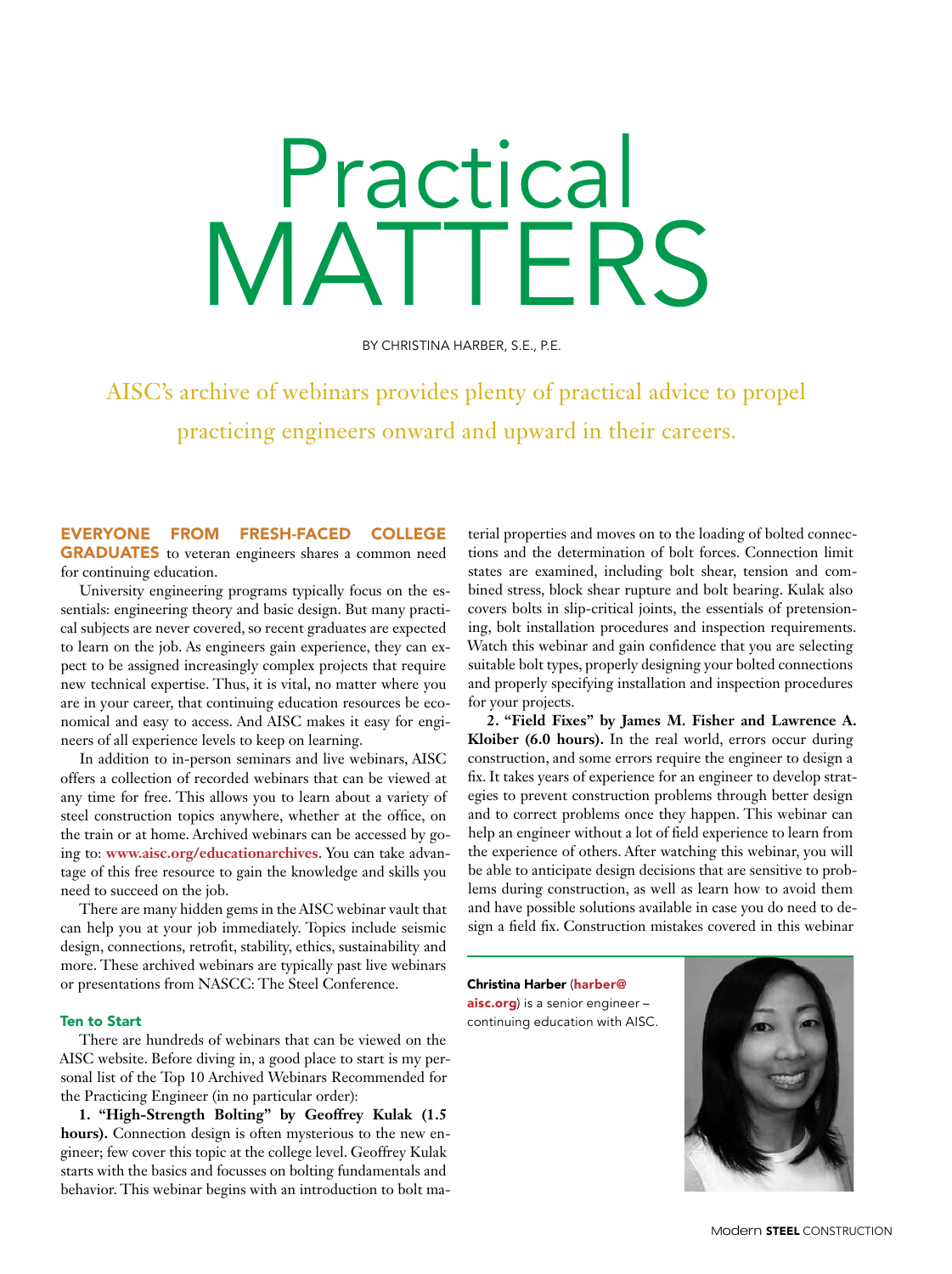include anchor rods in the wrong position, façade connections to spandrel beams, connection fit-up problems, camber problems, rooftop units at unintended locations and modifications to steel joists.

**3. "Rules of Thumb for Steel Design" by Socrates A. Ioannides (1.0 hour).** In order to have a feeling for initial sizing of a member or lateral system, an engineer needs to have a lot of design experience or else a mentor who will readily share their experience. This webinar gives an engineer at any experience level a bag of tricks to use for initial sizing at the schematic design phase or a way to give fairly accurate sizes while put on the spot at a meeting with clients. Take advantage of the experience of Socrates Ioannides and his colleagues as he readily shares his tips. Topics include approximation of section properties and the initial sizing of beams, truss members and columns. Construction topics are also covered, such as estimating steel tonnage, cost and construction time.

**4. "Modules for Learning Structural Stability" by Ronald D. Ziemian (1.5 hours).** To many engineers, the topic of structural stability brings on flashbacks of differential equations and confusion for those fortunate enough to have taken a class on this subject. Ronald Ziemian offers a hands-on tool to aid engineers in visualizing and understanding structural stability. Through free software, you can experiment with simple structures in this virtual lab to observe the effects of bracing, loading and boundary conditions on stability behavior (see Figure 1). You will develop a better understanding of elastic and inelastic flexural and lateral torsional buckling, inelastic force redistribution and second-order effects.

## Meet the Speakers

- ▶ Geoffrey Kulak is Professor Emeritus at the University of Alberta's Department of Civil Engineering and the author of AISC's Design Guide 17: *High Strength Bolts—A Primer for Structural Engineers*.
- ➤ James M. Fisher is the vice president emeritus of Computerized Structural Design and a member of the AISC Committee on Specifications.
- ► Lawrence A. Kloiber is the retired vice president of engineering at LeJeune Steel Co. and an emeritus member of the AISC Committee on Specifications.
- ➤ Socrates A. Ioannides is the owner of Structural Affiliates International, Inc.
- ▶ Ronald D. Ziemian is a professor of civil and environmental engineering at Bucknell University and a member of the AISC Committee on Specifications.
- ► Carol Drucker is a principal with Drucker Zajdel Structural Engineers and a member of the AISC Committee on Specifications.
- ► R. Shankar Nair, senior vice president of exp US Services, Inc., is an emeritus member of the AISC Committee on Specifications.
- ▶ Rafael Sabelli is a seismic design expert at Walter P Moore's San Francisco office and a coauthor of Design Guide 20: *Steel Plate Shear Walls*. He is also a member of the AISC Committee on Specifications and Committee on Manuals.
- ▶ Duane K. Miller, manager of engineering services with the Lincoln Electric Company, is the author of AISC's Design Guide 21: *Welded Connections—A Primer for Engineers*. He is also a member of the AISC Committee on Specifications.
- ► Charles Carter is AISC's chief engineer and vice president of engineering and research.
- ▶ Terri Meyer Boake is a professor of architecture at the University of Waterloo in Waterloo, Ontario, Canada, and an AESS expert.



Figure 1. A virtual lab from the "Modules for Learning Structural Stability" webinar. ➤

**5. "Load Path! The Most Common Source of Engineering Errors" by Carol Drucker (1.5 hours).** As a highly experienced connection design engineer, Carol Drucker has seen her share of structural drawings. While load paths in design seem like common sense, it is an area that is often overlooked. This webinar is an opportunity for you to look at real examples of both good and absent load paths. Drucker highlights details for gravity load transfer, collectors, truss connections, bracing

> connections, moment connections, detailing for thermal expansion and design for davits. She also encourages designing with erection in mind in order to eliminate potential load path problems.

> **6. "A New Approach to Design for Stability" by R. Shankar Nair (1.0 hours).**  This webinar highlights a major change made in the 2005 *Specification* regarding design for stability. While 2005 seems like a long time ago, these provisions still are current, having been only modestly improved in more recent editions. First, the webinar takes a stroll down memory lane to review how we were designing for stability before 2005. Problems with pre-2005 stability design included calculated moments that were too low, incorrect and un-conservative. The effective length factor, *K*, had to be determined, which can be tricky in some realworld conditions. This led to the development of changes which debuted in the 2005 *Specification*. The preferred method, the direct analysis method, include both initial imperfections (through notional loads or direct modeling of initial imperfections) and inelasticity (through reduced member stiffness) in the second order analysis. Therefore, a *K*-factor of 1 can be used in the determination of member capacity which eliminates